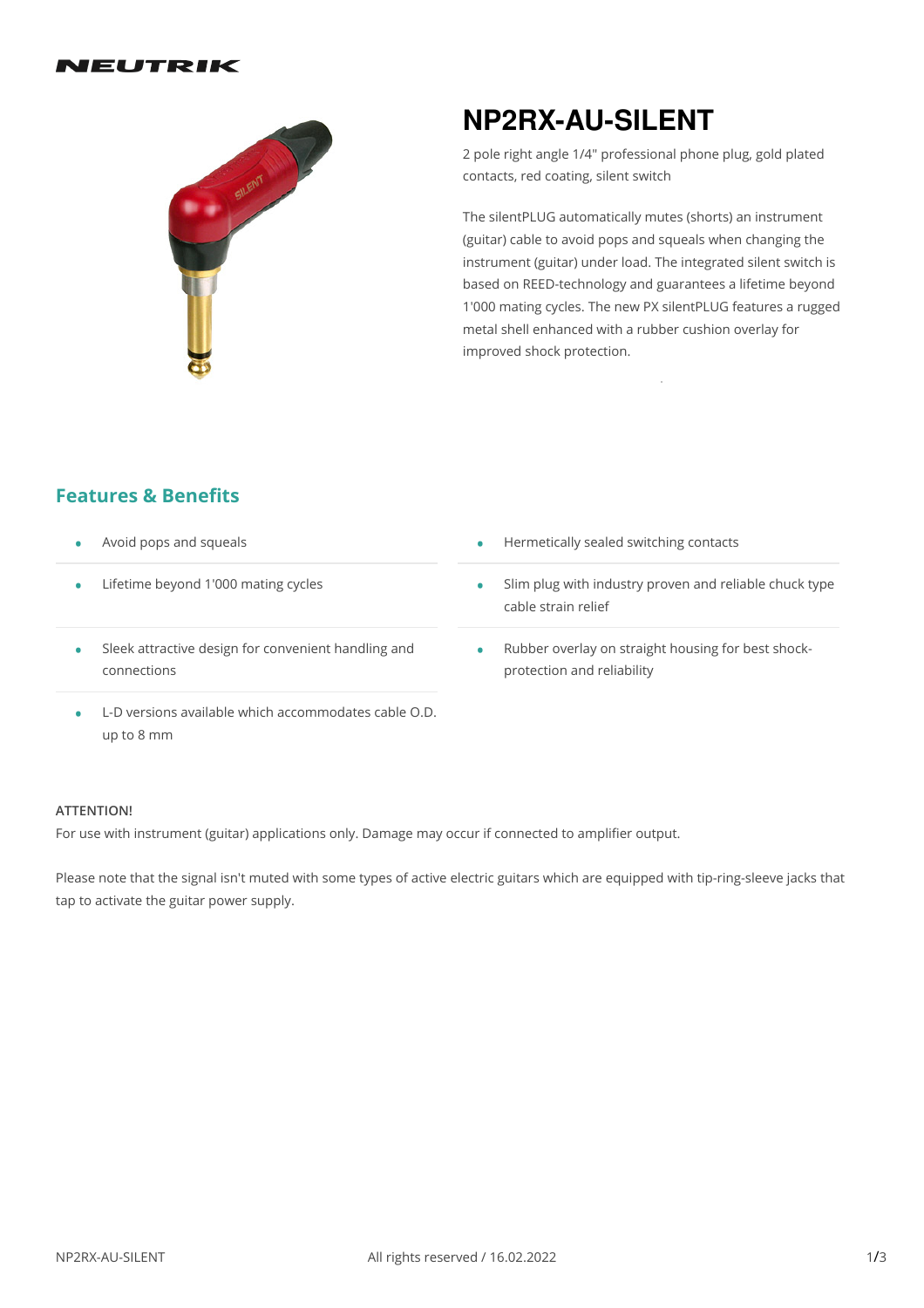### **NEUTRIK**

# **Technical Information**

| <b>Product</b>         |                 |
|------------------------|-----------------|
| <b>Title</b>           | NP2RX-AU-SILENT |
| <b>Connection Type</b> | Plug            |
| Gender                 | male            |

## **Electrical**

| <b>Contact resistance</b> | depends on mating connector $m\Omega$ |
|---------------------------|---------------------------------------|
| Dielectric strength       | $0.2$ kVdc                            |
| Insulation resistance     | $>$ 2 GΩ (initial)                    |
| Rated current per contact | depends on mating connector A         |
| <b>Rated voltage</b>      | < 50 V                                |

| <b>Mechanical</b> |                      |
|-------------------|----------------------|
| Cable O.D.        | $4 - 7$ mm           |
| Lifetime          | > 1000 mating cycles |
| Wiresize          | $1 \text{ mm}^2$     |
| Wiresize          | 18 AWG               |
| Wiring            | Solder contacts      |

| <b>Material</b>        |                                          |
|------------------------|------------------------------------------|
| <b>Bushing</b>         | Polyacetal (POM) + PU                    |
| <b>Contact plating</b> | $0.2 \mu m$ Au                           |
| <b>Contacts</b>        | Brass (CuZn39Pb3)                        |
| <b>Insert</b>          | Polyamide (PA 6.6 30 % GR)               |
| <b>Shell</b>           | Zinc diecast (ZnAl4Cu1)                  |
| <b>Shell plating</b>   | Partly red coated, black chromium plated |
| <b>Strain relief</b>   | Polyacetal (POM)                         |